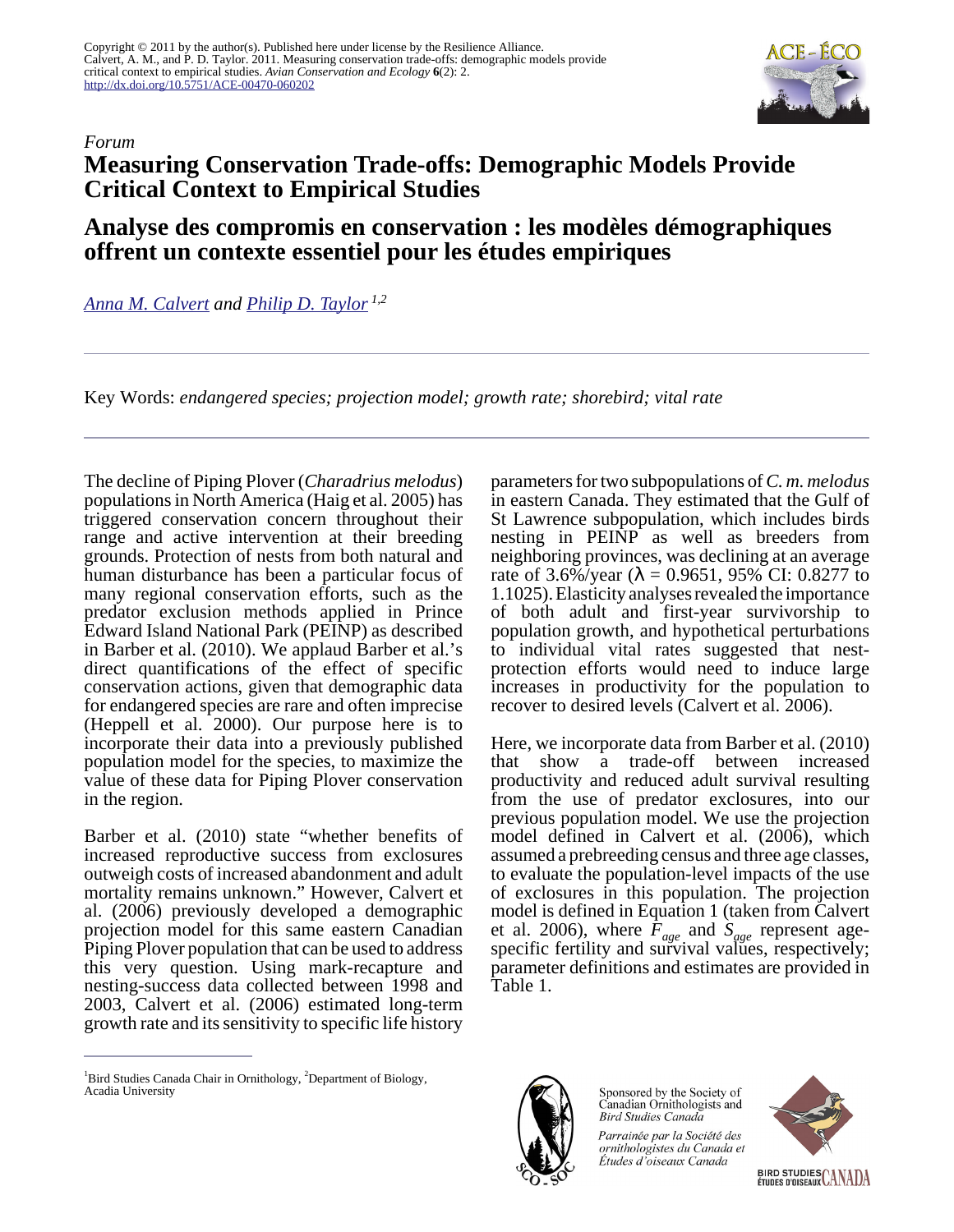$$
A = \begin{bmatrix} F_1 & F_2 & F_{3+} \\ S_1 & 0 & 0 \\ 0 & S_2 & S_{3+} \end{bmatrix} = \begin{bmatrix} \Phi_J^{\prime\prime} f \cdot y_S E h/2 & \Phi_A \cdot y_T E h/2 & \Phi_A \cdot E h/2 \\ \Phi_J^{\prime\prime} f & 0 & 0 \\ 0 & \Phi_A & \Phi_A \end{bmatrix}
$$
 (1)

Neither probability of breeding  $(y_S)$  and  $y_T$ , for second- and third<sup>+</sup> -year birds) nor survival of young  $(\Phi_J^{\,\,\nu})$  were quantified by Barber et al. (2010), and they found no difference in survival of hatched chicks to fledging (*f*) between exclosed and nonexclosed nests. For this analysis, we therefore used the estimates of these four parameters derived for the Gulf of St Lawrence subpopulation by Calvert et al. (2006). Barber et al. (2010) showed that exclosed vs. nonexclosed nests differed in both annual adult survivorship  $(\Phi_A)$  and the number of hatchlings/nest (*Eh*), i.e., the product of clutch size *E* and hatching success *h* estimated in Calvert et al. (2006). Their parameter estimates for nonexclosed nests differ from our original (nonexclosed) values, and some assumptions must therefore be made when combining parameter estimates from the two studies. We have consequently modeled two alternate scenarios to account for a range of possible parameter values, where the original Calvert et al. (2006) estimates were either modified according to the observed exclosed vs. nonexclosed effect-size, or were changed to the observed nest-exclosure value.

The models of Calvert et al. (2006) estimated adult survivorship on an annual basis, whereas adult mortality in Barber et al. (2010) was based on known depredation events over the breeding season (dates not provided). For this modeling exercise, we assumed that monthly survival from the original Gulf model was equal year-round, such that an annual survival rate of  $\Phi_A = 0.7331$  translates into 0.9496 for a ~2-month breeding season (mid-May to mid-July in Calvert et al. 2006), and 0.7721 across the other 10 months. Assuming that adult survival at exclosed vs. nonexclosed nests differs only during these two months, i.e., that exclosures do not also cause subsequent nonbreeding-season mortality, the two new exclosure scenarios included either Φ*<sup>A</sup>*  $= 0.6309$ , i.e., the product of nonbreeding survival of 0.7221 and the observed 8% reduction in breeding-season survival (0.9496\*0.92), or  $\Phi_A =$ 0.7049, i.e., the product of nonbreeding survival of 0.7221 and observed breeding-season survivorship at exclosed nests of 0.913. Where Calvert et al. (2006) estimated an average of 2.0167 hatchlings/ nest in this population, the new exclosure-model value would be *Eh* = 3.8653 if based directly on the

observed effect-size (2.3 vs. 1.2 hatchlings/nest for exclosed vs. nonexclosed nests; Barber et al. 2010) and  $Eh = 2.3$  if based on the observed productivity at exclosed nests. However, given that average clutch size in this population is 3.9389 in the Gulf of St Lawrence (Calvert et al. 2010), the effect-size calculation giving *Eh* = 3.8653 gives a biologically improbable value, i.e., requiring near-perfect survival at both the egg and hatchling stages; we therefore used the observed exclosure value of *Eh*  $= 2.3$  in these scenarios (Table 1).

Population projections with these combinations of new parameter estimates (run using program ULM 4.0, Legendre and Clobert 1995) suggest, in both scenarios, a long-term decline among exclosed PEINP nests of a magnitude either similar to or greater than that calculated by Calvert et al. (2006). Depending on the calculation of adult survivorship, the projected growth rate for exclosed nests in this population ranges between a 3.1 and 11.2% annual decline ( $\lambda = 0.9695$  or 0.8944). Thus the greater number of hatchlings produced when predators are excluded will at best just barely compensate for the corresponding increase in adult mortality, and at worst will drive an even faster decline; neither scenario suggests this increase in productivity will be sufficient for positive population growth (i.e.,  $\lambda$ > 1). In other words, conservation measures aimed at enhancing the recovery of eastern Piping Plovers could in fact precipitate their decline.

The growth rate estimates presented here should not be interpreted as the determined future of this population. Numerous assumptions must be made in any modeling exercise such as this, violations of which might alter the interpretation of future dynamics under each scenario. For instance, we could not account for differences in the methods of estimating survivorship between the two studies (mark-recapture in Calvert et al. 2006 vs. observed mortalities in Barber et al. 2010), nor could we verify the presumed equality of monthly nonbreeding-season survival estimates, or our assumption of no effects of exclosures on subsequent seasonal vital rates. Differences in nonexclosure values between the two studies also limit the conclusions that can be drawn based on the exclosed-nest parameters. Finally, these are deterministic projections, based on mean vital rates without incorporating variability in parameter values, that may differ from models incorporating stochasticity (Caswell 2001). Model-based projections of population dynamics must therefore be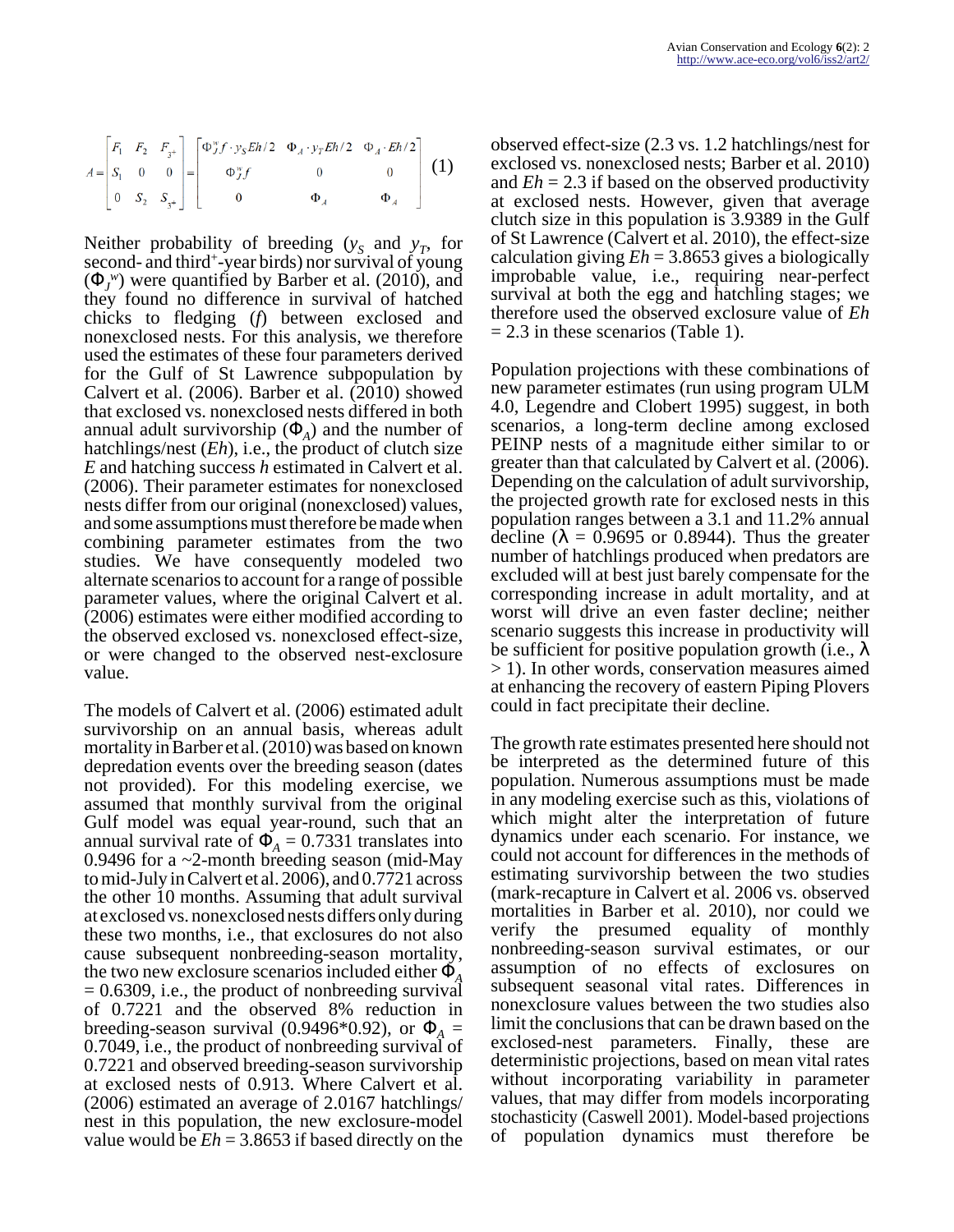**Table 1.** Mean parameters estimates, their elasticities, i.e., proportional contributions to growth rate, and estimated deterministic growth rate (λ) for the eastern Canadian Piping Plover (*Charadrius melodus*), based on the model developed in Calvert et al. (2006). Estimates are shown for the original model parameters estimated from the Gulf of St Lawrence subpopulation (Calvert et al. 2006) vs. estimates for nests with predator exclosures, based on data collected in Prince Edward Island National Park by Barber et al. (2010). Adult survivorship  $(\Phi_A)$  estimates for nests with exclosures were calculated both from observed exclosure vs. nonexclosure differences, i.e., applying the observed effect size to the original value from Calvert et al. (2006), and also directly from the survival value at exclosed nests observed by Barber et al. 2010, whereas only observed values for hatchlings/nest (*Eh*) at exclosed nests were used; see text for details. Estimates shown in bold are taken from Calvert et al. (2006), under the assumption the parameters not measured by Barber et al. (2010) have not changed since the previous study (see text).

|                                                             | Calvert et al. 2006<br>(Gulf of St Lawrence)<br>subpopulation, 1998-2003; no<br>predator exclosures) |            | Nests with predator exclosures: new values of $\Phi$ <sub>A</sub> and <i>Eh</i> from Barber et al.<br>2010<br>(Prince Edward Island National Park, 1984-2006) |            |                                                       |            |
|-------------------------------------------------------------|------------------------------------------------------------------------------------------------------|------------|---------------------------------------------------------------------------------------------------------------------------------------------------------------|------------|-------------------------------------------------------|------------|
|                                                             |                                                                                                      |            | $\Phi_{A}$ : effect size<br>Eh: observed value                                                                                                                |            | $\Phi_{\Lambda}$ : exclosure value Eh: observed value |            |
| Parameter <sup>†</sup>                                      | Mean                                                                                                 | Elasticity | Mean                                                                                                                                                          | Elasticity | Mean                                                  | Elasticity |
| $\Phi$ <sub>4</sub> Adult survival                          | 0.7331                                                                                               | 0.7666     | 0.6309                                                                                                                                                        | 0.7160     | 0.7049                                                | 0.7367     |
| $\Phi$ , Juv. survival<br>post-hatch                        | 0.2395                                                                                               | 0.2334     | 0.2395                                                                                                                                                        | 0.2840     | 0.2395                                                | 0.2633     |
| $f$ Fledging success                                        | 0.7014                                                                                               | 0.2334     | 0.7014                                                                                                                                                        | 0.2840     | 0.7014                                                | 0.2633     |
| $\Phi_t^w = \Phi/f \text{Juv}.$<br>survival post-<br>fledge | 0.3415                                                                                               | 0.2334     | 0.3415                                                                                                                                                        | 0.2840     | 0.3415                                                | 0.2633     |
| $y_s$ 2nd-year<br>recruitment                               | 0.8504                                                                                               | 0.0497     | 0.8504                                                                                                                                                        | 0.0745     | 0.8504                                                | 0.0637     |
| $y_T$ 3rd-year<br>recruitment                               | 0.9823                                                                                               | 0.0436     | 0.9823                                                                                                                                                        | 0.0608     | 0.9823                                                | 0.0536     |
| $E^*h$ Chicks<br>hatching/nest                              | 2.0167                                                                                               | 0.2334     | 2.30                                                                                                                                                          | 0.2840     | 2.30                                                  | 0.2633     |
| $\lambda$ Population<br>growth rate                         | 0.9651                                                                                               |            | 0.8944                                                                                                                                                        |            | 0.9695                                                |            |

† Parameters as defined in Calvert et al. 2006:

 $\Phi_A$ : Adult survival (SY+ bird survival 1 yr after census)

 $\Phi_J$ : Juvenile survival (from hatch; HY bird survival 1 yr after census)

*f :* Fledging success (probability hatchling survives to fledge)

 $\Phi_j^{\psi} = \Phi_j f$ : Juvenile survival (post-fledge; HY bird survival from fledge to 1 yr old)

*y*<sub>S</sub>: Second-year recruitment (probability that SY bird builds nest)

*y* : Third-year recruitment (probability that TY bird builds nest)

*E*\*h: Number of chicks hatching per nest (note that this was considered one parameter in Barber et al. 2010, but separated into two

component parameters in Calvert et al. 2006; *E :* Number of eggs laid [mean number eggs laid per nest; mean 3.9389], and *h :* Hatching success [probability that an egg hatches; mean  $0.5120$ ])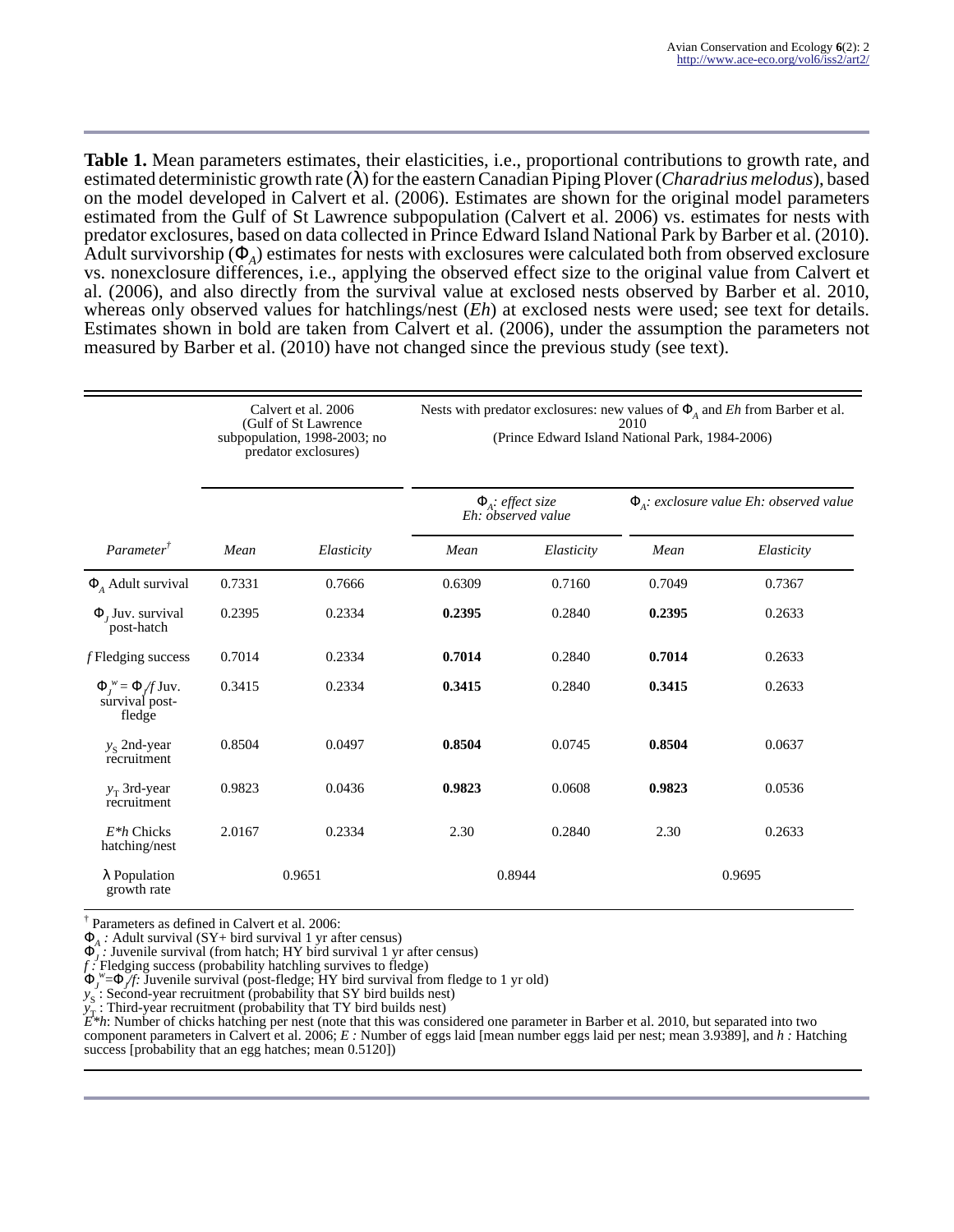cautiously interpreted (Beissinger and Westphal 1998). However, we strongly believe that such quantitative assessments of population trajectory and extinction risk offer valuable and defensible means for evaluating conservation options for endangered species (e.g., Brook et al. 2000).

Given the paucity of quantitative data for endangered species, vital rate estimates and growth models provide a critical demographic context to experimental data. Barber et al.'s (2010) simultaneous estimation of changes in both productivity and survival parameters resulting from nest-protection measures offers insight into demographic trade-offs that may result from targeted conservation action, providing a vitally important piece of the conservation puzzle for Piping Plover and an improvement over the hypothetical perturbations proposed in Calvert et al. (2006). However, the full implications of these findings for future recovery are most evident when placed in a broader population-level framework for Piping Plovers in eastern Canada (e.g., via the Calvert et al. 2006 model). Such an exercise clearly reveals the potential risks that well-meaning conservation efforts may entail.

When working with small populations of endangered species, it is imperative that we make use of all of the tools at our disposal to critically assess whether proposed interventions, e.g., breeding-focused conservation, captive-breeding efforts, or 'head-starting' of hatchlings (e.g., Crouse et al. 1987, Snyder et al. 1996, Pérez-Buitrago et al. 2008), are worth the costs, both in terms of scarce conservation dollars and unforeseen negative impacts on the very populations we are trying to protect.

*Responses to this article can be read online at: <http://www.ace-eco.org/vol6/iss2/art2/responses/>*

## **LITERATURE CITED**

Barber, C., A. Nowak, K. Tulk, and L. Thomas. 2010. Predator exclosures enhance reproductive success but increase adult mortality of piping plovers (*Charadrius melodus*). *Avian Conservation and Ecology* 5(2): 6. [http://dx.doi.org/10.5751/ACE](http://dx.doi.org/10.5751/ACE-00419-050206) [-00419-050206/](http://dx.doi.org/10.5751/ACE-00419-050206)

Beissinger, S. R., and M. I. Westphal. 1998. On the use of demographic models of population viability in endangered species management. *Journal of Wildlife Management* 62:821-841. [http://dx.doi.org](http://dx.doi.org/10.2307/3802534) [/10.2307/3802534](http://dx.doi.org/10.2307/3802534)

Brook, B. W., J. J. O'Grady, A. P. Chapman, M. A. Burgman, R. Akçakaya, and R. Frankham. 2000. Predictive accuracy of population viability analysis in conservation biology. *Nature* 404:385-387. [http:](http://dx.doi.org/10.1038/35006050) [//dx.doi.org/10.1038/35006050](http://dx.doi.org/10.1038/35006050)

Calvert, A. M., D. L. Amirault, F. Shaffer, R. Elliot, A. Hanson, J. McKnight, and P. D. Taylor. 2006. Population assessment of an endangered shorebird: the Piping Plover (*Charadrius melodus melodus*) in eastern Canada. *Avian Conservation and Ecology - Écologie et conservation des oiseaux* 1(3): 4. [online] URL:<http://www.ace-eco.org/vol1/iss3/art4/>

Caswell, H. 2001. *Matrix population models: construction, analysis and interpretation.* Second Edition, Sinauer Associates, Sunderland, Massachusetts, USA.

Crouse, D. T., L. B. Crowder, and H. Caswell. 1987. A stage-based population model for loggerhead sea turtles and implications for conservation. *Ecology* 68:1412-1423.<http://dx.doi.org/10.2307/1939225>

Haig, S. M., C. L. Ferland, F. J. Cuthbert, J. Dingledine, J. P. Goossen, A. Hecht, and N. McPhillips. 2005. A complete species census and evidence for regional declines in Piping Plovers. *Journal of Wildlife Management* 69:160-173. [http:/](http://dx.doi.org/10.2193/0022-541X(2005)069<0160:acscae>2.0.CO;2) /dx.doi.org/10.2193/0022-541X(2005)069<0160:  $acscae > 2.0$ . $CO;2$ 

Heppell, S. S., H. Caswell, and L. B. Crowder. 2000. Life histories and elasticity patterns: perturbation analysis for species with minimal demographic data. *Ecology* 81:654-665. [http://dx.doi.org/10.189](http://dx.doi.org/10.1890/0012-9658(2000)081[0654:LHAEPP]2.0.CO;2) [0/0012-9658\(2000\)081\[0654:LHAEPP\]2.0.CO;2](http://dx.doi.org/10.1890/0012-9658(2000)081[0654:LHAEPP]2.0.CO;2)

Legendre, S., and J. Clobert. 1995. ULM, a software for conservation and evolutionary biologists. *Journal of Applied Statistics* 22:817-824. [http://dx.](http://dx.doi.org/10.1080/02664769524649) [doi.org/10.1080/02664769524649](http://dx.doi.org/10.1080/02664769524649)